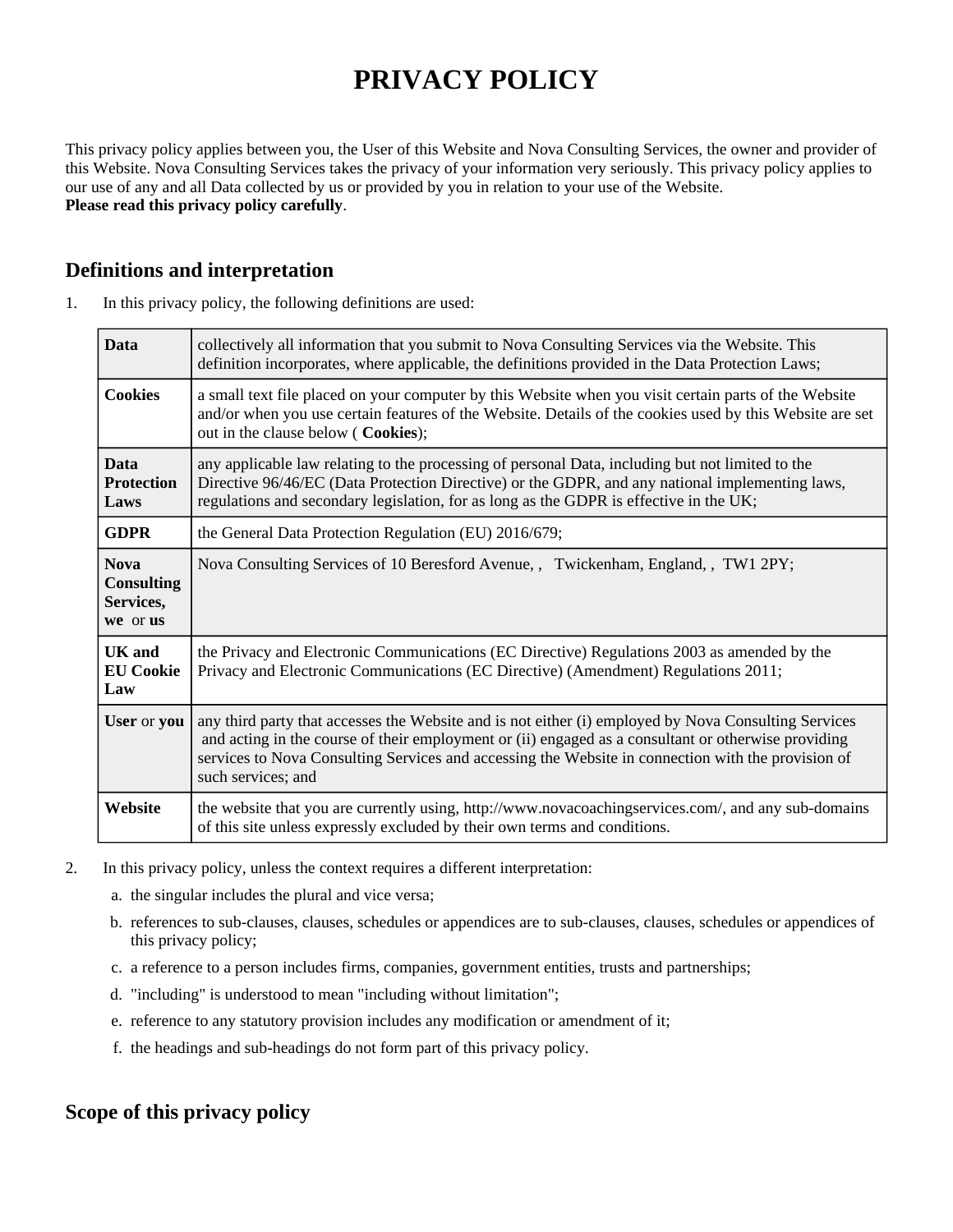- 3. This privacy policy applies only to the actions of Nova Consulting Services and Users with respect to this Website. It does not extend to any websites that can be accessed from this Website including, but not limited to, any links we may provide to social media websites.
- 4. For purposes of the applicable Data Protection Laws, Nova Consulting Services is the "data controller". This means that Nova Consulting Services determines the purposes for which, and the manner in which, your Data is processed.

## **Data collected**

- 5. We may collect the following Data, which includes personal Data, from you:
	- a. IP address (automatically collected);
	- b. web browser type and version (automatically collected);

in each case, in accordance with this privacy policy.

## **How we collect Data**

- 6. We collect Data in the following ways:
	- a. data is given to us by you ; and
	- b. data is collected automatically.

## **Data that is given to us by you**

- 7. Nova Consulting Services will collect your Data in a number of ways, for example:
	- a. when you contact us through the Website, by telephone, post, e-mail or through any other means;
	- b. when you use our services;

in each case, in accordance with this privacy policy.

# **Data that is collected automatically**

- 8. To the extent that you access the Website, we will collect your Data automatically, for example:
	- a. we automatically collect some information about your visit to the Website. This information helps us to make improvements to Website content and navigation, and includes your IP address, the date, times and frequency with which you access the Website and the way you use and interact with its content.
	- b. we will collect your Data automatically via cookies, in line with the cookie settings on your browser. For more information about cookies, and how we use them on the Website, see the section below, headed "Cookies".

# **Our use of Data**

- 9. Any or all of the above Data may be required by us from time to time in order to provide you with the best possible service and experience when using our Website. Specifically, Data may be used by us for the following reasons:
	- a. internal record keeping;
	- b. improvement of our products / services;
	- c. transmission by email of marketing materials that may be of interest to you;

in each case, in accordance with this privacy policy.

10. We may use your Data for the above purposes if we deem it necessary to do so for our legitimate interests. If you are not satisfied with this, you have the right to object in certain circumstances (see the section headed "Your rights" below).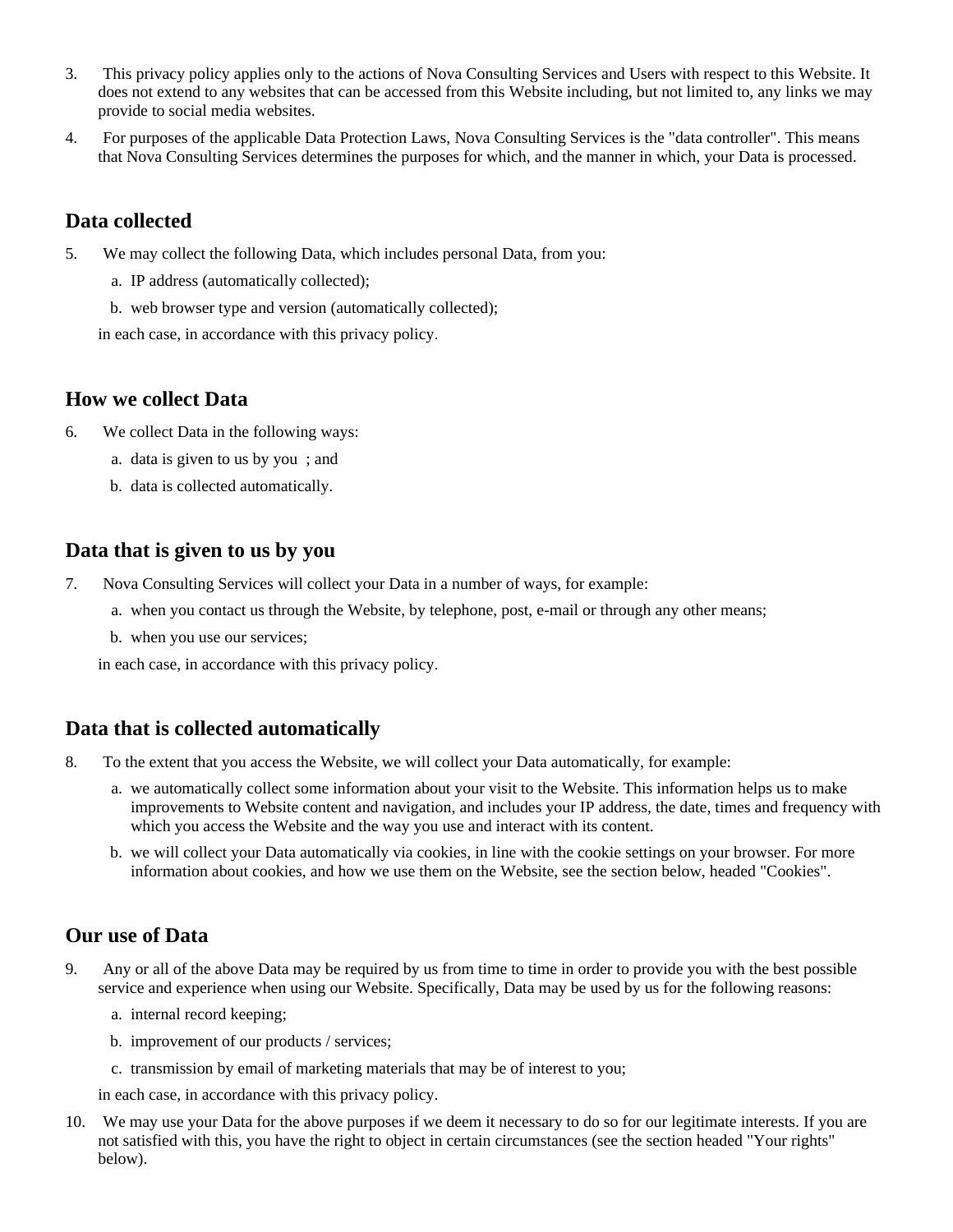- 11. For the delivery of direct marketing to you via e-mail, we'll need your consent, whether via an opt-in or soft-opt-in:
	- a. soft opt-in consent is a specific type of consent which applies when you have previously engaged with us (for example, you contact us to ask us for more details about a particular product/service, and we are marketing similar products/services). Under "soft opt-in" consent, we will take your consent as given unless you opt-out.
	- b. for other types of e-marketing, we are required to obtain your explicit consent; that is, you need to take positive and affirmative action when consenting by, for example, checking a tick box that we'll provide.
	- c. if you are not satisfied about our approach to marketing, you have the right to withdraw consent at any time. To find out how to withdraw your consent, see the section headed "Your rights" below.

## **Who we share Data with**

- 12. We may share your Data with the following groups of people for the following reasons:
	- a. our employees, agents and/or professional advisors to obtain advice from professional advisers;
	- b. relevant authorities to facilitate the detection of crime or the collection of taxes or duties;

in each case, in accordance with this privacy policy.

## **Keeping Data secure**

13. We will use technical and organisational measures to safeguard your Data, for example:

- a. access to your account is controlled by a password and a user name that is unique to you.
- b. we store your Data on secure servers.
- 14. Technical and organisational measures include measures to deal with any suspected data breach. If you suspect any misuse or loss or unauthorised access to your Data, please let us know immediately by contacting us via this e-mail address: novacoaching@outlook.com.
- 15. If you want detailed information from Get Safe Online on how to protect your information and your computers and devices against fraud, identity theft, viruses and many other online problems, please visit www.getsafeonline.org. Get Safe Online is supported by HM Government and leading businesses.

#### **Data retention**

- 16. Unless a longer retention period is required or permitted by law, we will only hold your Data on our systems for the period necessary to fulfil the purposes outlined in this privacy policy or until you request that the Data be deleted.
- 17. Even if we delete your Data, it may persist on backup or archival media for legal, tax or regulatory purposes.

## **Your rights**

- 18. You have the following rights in relation to your Data:
	- a. **Right to access** the right to request (i) copies of the information we hold about you at any time, or (ii) that we modify, update or delete such information. If we provide you with access to the information we hold about you, we will not charge you for this, unless your request is "manifestly unfounded or excessive." Where we are legally permitted to do so, we may refuse your request. If we refuse your request, we will tell you the reasons why.
	- b. **Right to correct** the right to have your Data rectified if it is inaccurate or incomplete.
	- c. **Right to erase** the right to request that we delete or remove your Data from our systems.
	- d. **Right to restrict our use of your Data** the right to "block" us from using your Data or limit the way in which we can use it.
	- e. **Right to data portability** the right to request that we move, copy or transfer your Data.
	- f. **Right to object** the right to object to our use of your Data including where we use it for our legitimate interests.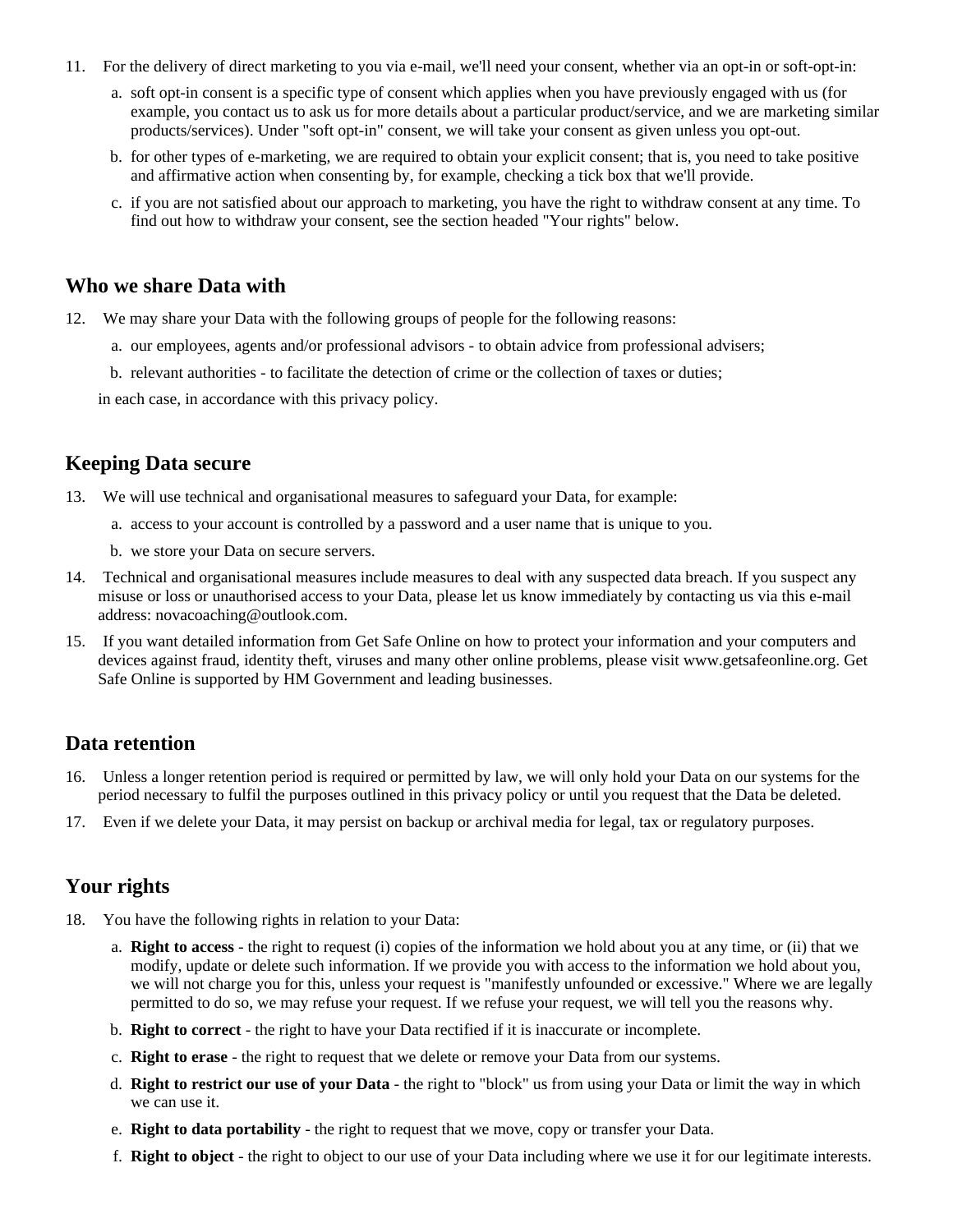- 19. To make enquiries, exercise any of your rights set out above, or withdraw your consent to the processing of your Data (where consent is our legal basis for processing your Data), please contact us via this e-mail address: novacoaching@outlook.com.
- 20. If you are not satisfied with the way a complaint you make in relation to your Data is handled by us, you may be able to refer your complaint to the relevant data protection authority. For the UK, this is the Information Commissioner's Office (ICO). The ICO's contact details can be found on their website at https://ico.org.uk/.
- 21. It is important that the Data we hold about you is accurate and current. Please keep us informed if your Data changes during the period for which we hold it.

## **Links to other websites**

22. This Website may, from time to time, provide links to other websites. We have no control over such websites and are not responsible for the content of these websites. This privacy policy does not extend to your use of such websites. You are advised to read the privacy policy or statement of other websites prior to using them.

# **Changes of business ownership and control**

- 23. Nova Consulting Services may, from time to time, expand or reduce our business and this may involve the sale and/or the transfer of control of all or part of Nova Consulting Services. Data provided by Users will, where it is relevant to any part of our business so transferred, be transferred along with that part and the new owner or newly controlling party will, under the terms of this privacy policy, be permitted to use the Data for the purposes for which it was originally supplied to us.
- 24. We may also disclose Data to a prospective purchaser of our business or any part of it.
- 25. In the above instances, we will take steps with the aim of ensuring your privacy is protected.

# **Cookies**

- 26. This Website may place and access certain Cookies on your computer. Nova Consulting Services uses Cookies to improve your experience of using the Website and to improve our range of services. Nova Consulting Services has carefully chosen these Cookies and has taken steps to ensure that your privacy is protected and respected at all times.
- 27. All Cookies used by this Website are used in accordance with current UK and EU Cookie Law.
- 28. Before the Website places Cookies on your computer, you will be presented with a message bar requesting your consent to set those Cookies. By giving your consent to the placing of Cookies, you are enabling Nova Consulting Services to provide a better experience and service to you. You may, if you wish, deny consent to the placing of Cookies; however certain features of the Website may not function fully or as intended.
- 29. This Website may place the following Cookies:

| <b>Type of Cookie</b>          | <b>Purpose</b>                                                                                                                                                                                                                                                                     |  |
|--------------------------------|------------------------------------------------------------------------------------------------------------------------------------------------------------------------------------------------------------------------------------------------------------------------------------|--|
| Strictly necessary cookies     | These are cookies that are required for the operation of our website. They<br>include, for example, cookies that enable you to log into secure areas of our<br>website, use a shopping cart or make use of e-billing services.                                                     |  |
| Analytical/performance cookies | They allow us to recognise and count the number of visitors and to see how<br>visitors move around our website when they are using it. This helps us to<br>improve the way our website works, for example, by ensuring that users are<br>finding what they are looking for easily. |  |
| <b>Functionality cookies</b>   | These are used to recognise you when you return to our website. This enables us<br>to personalise our content for you, greet you by name and remember your<br>preferences (for example, your choice of language or region).                                                        |  |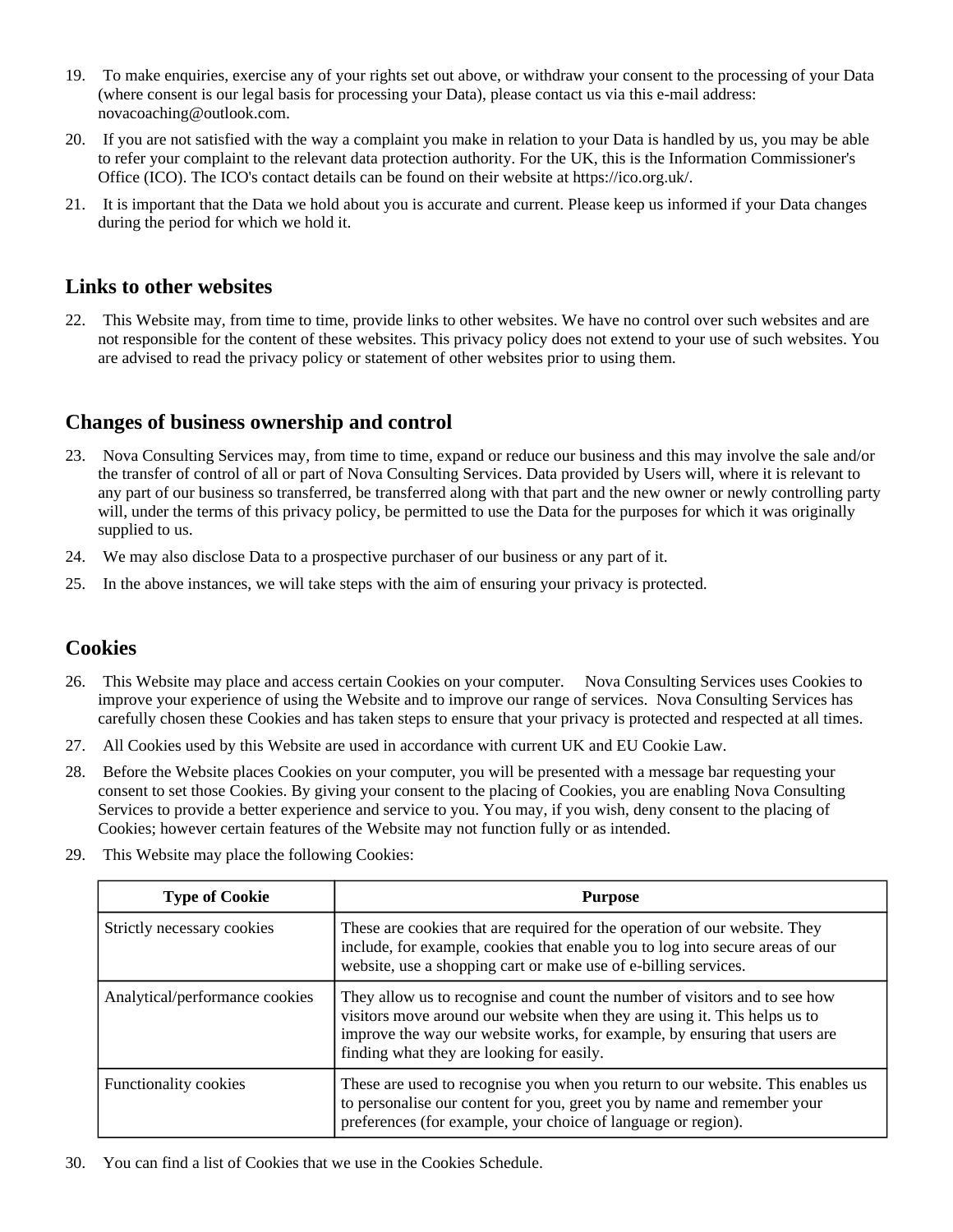- 31. You can choose to enable or disable Cookies in your internet browser. By default, most internet browsers accept Cookies but this can be changed. For further details, please consult the help menu in your internet browser.
- 32. You can choose to delete Cookies at any time; however you may lose any information that enables you to access the Website more quickly and efficiently including, but not limited to, personalisation settings.
- 33. It is recommended that you ensure that your internet browser is up-to-date and that you consult the help and guidance provided by the developer of your internet browser if you are unsure about adjusting your privacy settings.
- 34. For more information generally on cookies, including how to disable them, please refer to aboutcookies.org. You will also find details on how to delete cookies from your computer.

## **General**

- 35. You may not transfer any of your rights under this privacy policy to any other person. We may transfer our rights under this privacy policy where we reasonably believe your rights will not be affected.
- 36. If any court or competent authority finds that any provision of this privacy policy (or part of any provision) is invalid, illegal or unenforceable, that provision or part-provision will, to the extent required, be deemed to be deleted, and the validity and enforceability of the other provisions of this privacy policy will not be affected.
- 37. Unless otherwise agreed, no delay, act or omission by a party in exercising any right or remedy will be deemed a waiver of that, or any other, right or remedy.
- 38. This Agreement will be governed by and interpreted according to the law of England and Wales. All disputes arising under the Agreement will be subject to the exclusive jurisdiction of the English and Welsh courts.

# **Changes to this privacy policy**

39. Nova Consulting Services reserves the right to change this privacy policy as we may deem necessary from time to time or as may be required by law. Any changes will be immediately posted on the Website and you are deemed to have accepted the terms of the privacy policy on your first use of the Website following the alterations.

You may contact Nova Consulting Services by email at novacoaching@outlook.com.

# **Attribution**

40. This privacy policy was created using a document from [Rocket Lawyer](https://www.rocketlawyer.com/gb/en/) (https://www.rocketlawyer.com/gb/en). **20 October 2020**